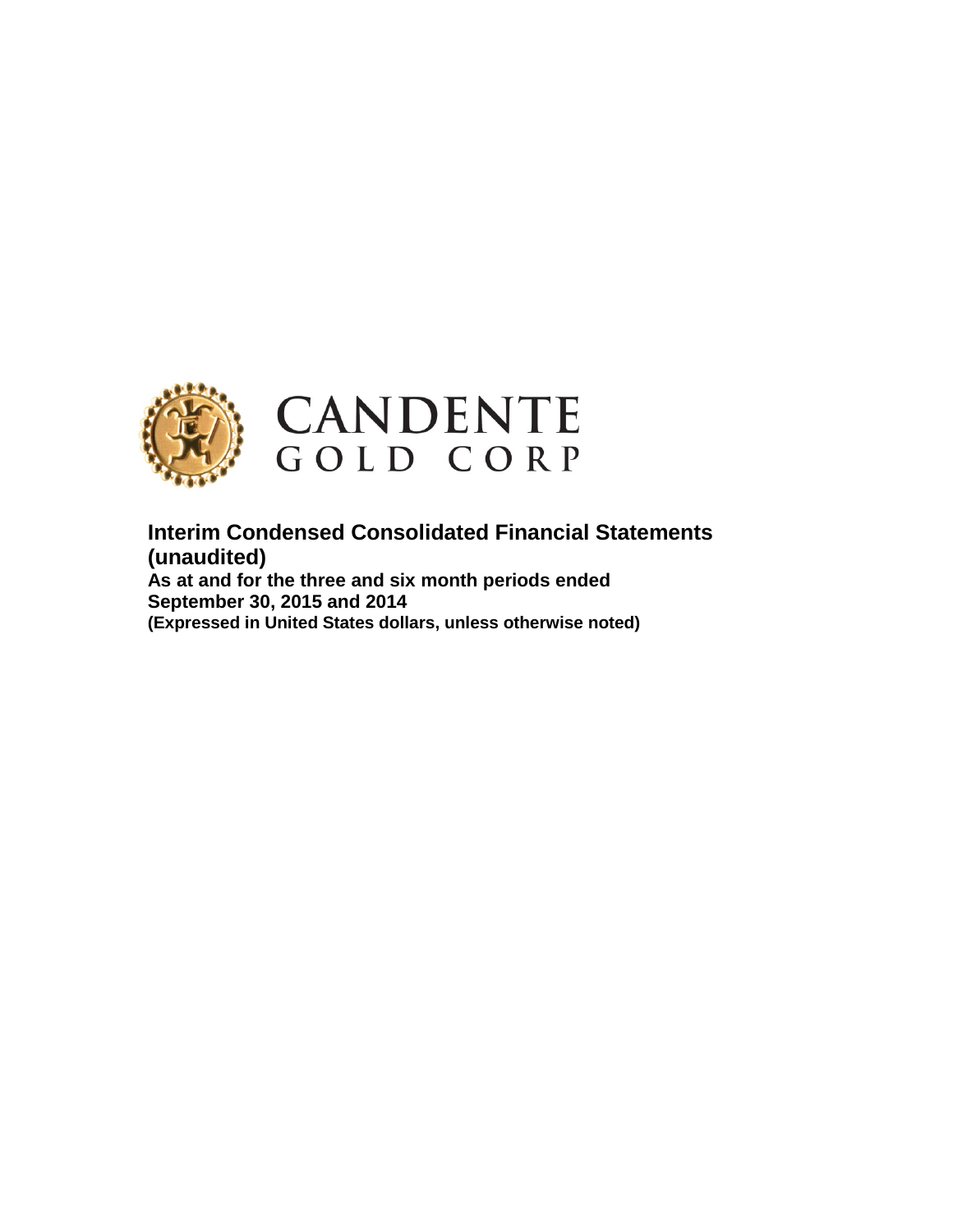# **NOTICE**

In accordance with National Instrument 51-102 Part 4, subsection 4.3(3)(a), if an auditor has not performed a review of these interim condensed consolidated financial statements they must be accompanied by a notice indicating that the interim condensed consolidated financial statements have not been reviewed by an auditor.

The accompanying unaudited interim condensed financial statements of the Company have been prepared by and are the responsibility of the Company's management.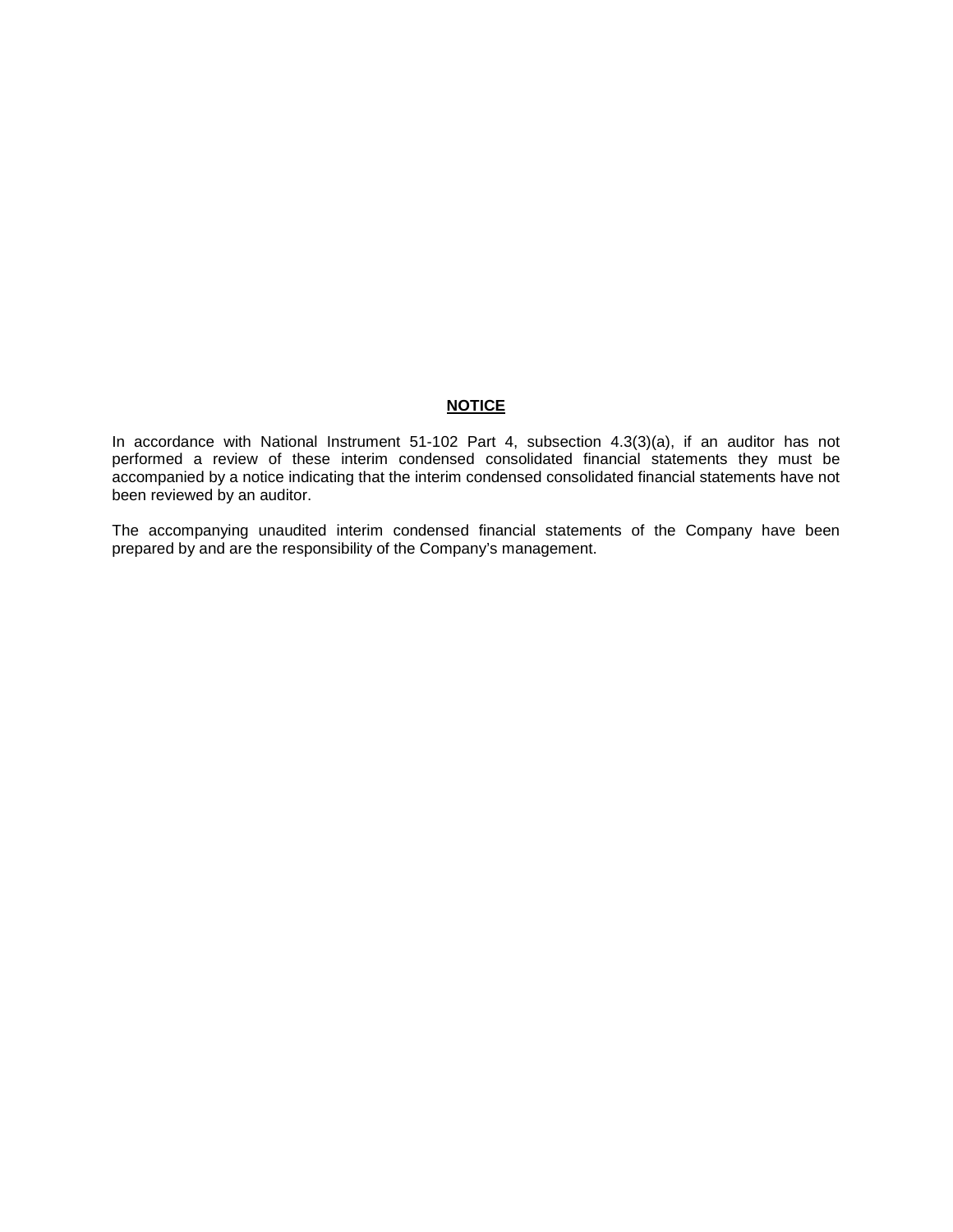# **Candente Gold Corp. Interim Condensed Consolidated Statements of Financial Position**

**At September 30, 2015 and March 31, 2015 (unaudited)** (expressed in United States dollars unless otherwise noted)

|                                        | <b>Notes</b> | September 30,<br>2015 | March 31,<br>2015 |
|----------------------------------------|--------------|-----------------------|-------------------|
| <b>Assets</b>                          |              |                       |                   |
| <b>Current assets</b>                  |              |                       |                   |
| Cash and cash equivalents              | \$           | 4,386                 | \$<br>194,760     |
| Trade and other receivables            |              | 57,010                | 42,696            |
| Prepaid expenses and deposits          |              | 24,580                | 28,775            |
|                                        |              | 85,976                | 266,231           |
| Non-current assets                     |              |                       |                   |
| Unproven mineral right interests       | 4            | 8,392,067             | 9,554,088         |
| Equipment                              |              | 22,736                | 35,378            |
| <b>Total non-current assets</b>        |              | 8,414,803             | 9,589,466         |
| <b>Total assets</b>                    | \$           | 8,500,779             | \$<br>9,855,697   |
|                                        |              |                       |                   |
| <b>Liabilities</b>                     |              |                       |                   |
| <b>Current liabilities</b>             |              |                       |                   |
| Trade payables and accrued liabilities | \$           | 1,090,757             | \$<br>1,049,785   |
| Loan payable                           | 6b           | 26,413                |                   |
| <b>Total liabilities</b>               |              | 1,117,170             | 1,049,785         |
| <b>Equity</b>                          |              |                       |                   |
| Share capital                          | 5            | 23,804,489            | 23,804,489        |
| Reserves                               |              | 5,603,001             | 5,580,359         |
| Accumulated deficit                    |              | (22,023,881)          | (20,578,936)      |
| <b>Total equity</b>                    |              | 7,383,609             | 8,805,912         |
| <b>Total liabilities and equity</b>    | \$           | 8,500,779             | \$<br>9,855,697   |

**General information and going concern 1**

Approved on behalf of the Board of Directors on November 27, 2015

**(signed) Andres Milla (signed) Paul Barry Director Director**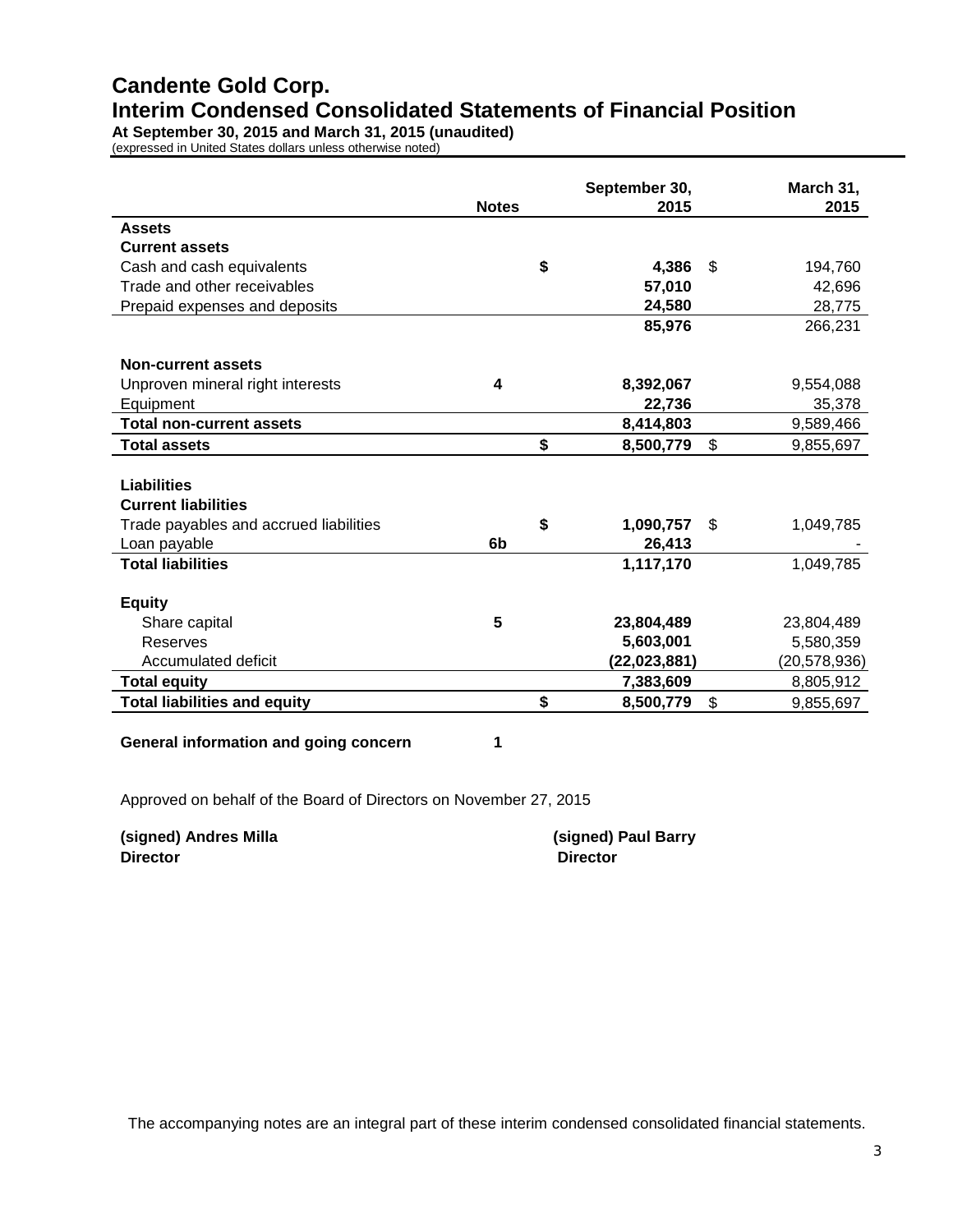# **Candente Gold Corp. Interim Condensed Consolidated Statements of Loss and Comprehensive Loss**

**For the three and six months ended September 30, 2015 and 2014 (unaudited)**

(expressed in United States dollars unless otherwise noted)

|                                                            |             | Three months ended<br>September 30 |                |            |    | <b>Six months ended</b><br>September 30 |                  |
|------------------------------------------------------------|-------------|------------------------------------|----------------|------------|----|-----------------------------------------|------------------|
|                                                            | <b>Note</b> | 2015                               |                | 2014       |    | 2015                                    | 2014             |
| Expenses                                                   |             |                                    |                |            |    |                                         |                  |
| <b>Exploration expenses</b><br>General and administrative  | 8           | \$<br>55,963                       | $\mathfrak{L}$ | 140,757    | \$ | 104,703                                 | \$<br>299,481    |
| expenses                                                   | 8           | 83,785                             |                | 93,161     |    | 164,459                                 | 239,802          |
|                                                            |             | 139,748                            |                | 233,918    |    | 269,162                                 | 539,283          |
| Other (income) expenses                                    |             |                                    |                |            |    |                                         |                  |
| Impairment of unproven mineral<br>right interests - Peru   | 4           |                                    |                |            |    | 1,185,000                               | 167,000          |
| Loss (gain) on foreign exchange                            |             | (45, 935)                          |                | 4,520      |    | (9,217)                                 | 4,239            |
| Interest and other expense<br>(income)                     |             |                                    |                | 682        |    |                                         | 1,460            |
| Net loss                                                   |             | (93, 813)                          |                | (239, 120) |    | (1,444,945)                             | (711, 982)       |
| Other comprehensive loss                                   |             |                                    |                |            |    |                                         |                  |
| Items that may be reclassified<br>subsequently to net loss |             |                                    |                |            |    |                                         |                  |
| Cumulative translation adjustment                          |             | (16, 834)                          |                | 42,590     |    | 8,326                                   | 33,870           |
| <b>Comprehensive loss</b>                                  |             | \$<br>(110, 647)                   | \$             | (196, 530) | S. | (1,436,619)                             | \$<br>(678, 112) |
|                                                            |             |                                    |                |            |    |                                         |                  |
| Loss per share attributable to shareholders                |             |                                    |                |            |    |                                         |                  |
| <b>Basic and diluted</b>                                   |             | \$<br>(0.00)                       | \$             | (0.00)     | \$ | (0.01)                                  | \$<br>(0.01)     |
| Weighted average number of<br>common shares outstanding:   |             |                                    |                |            |    |                                         |                  |
| basic and diluted                                          |             | 77,140,260                         |                | 77,140,260 |    | 77,140,260                              | 77,140,260       |

The accompanying notes are an integral part of these interim condensed consolidated financial statements.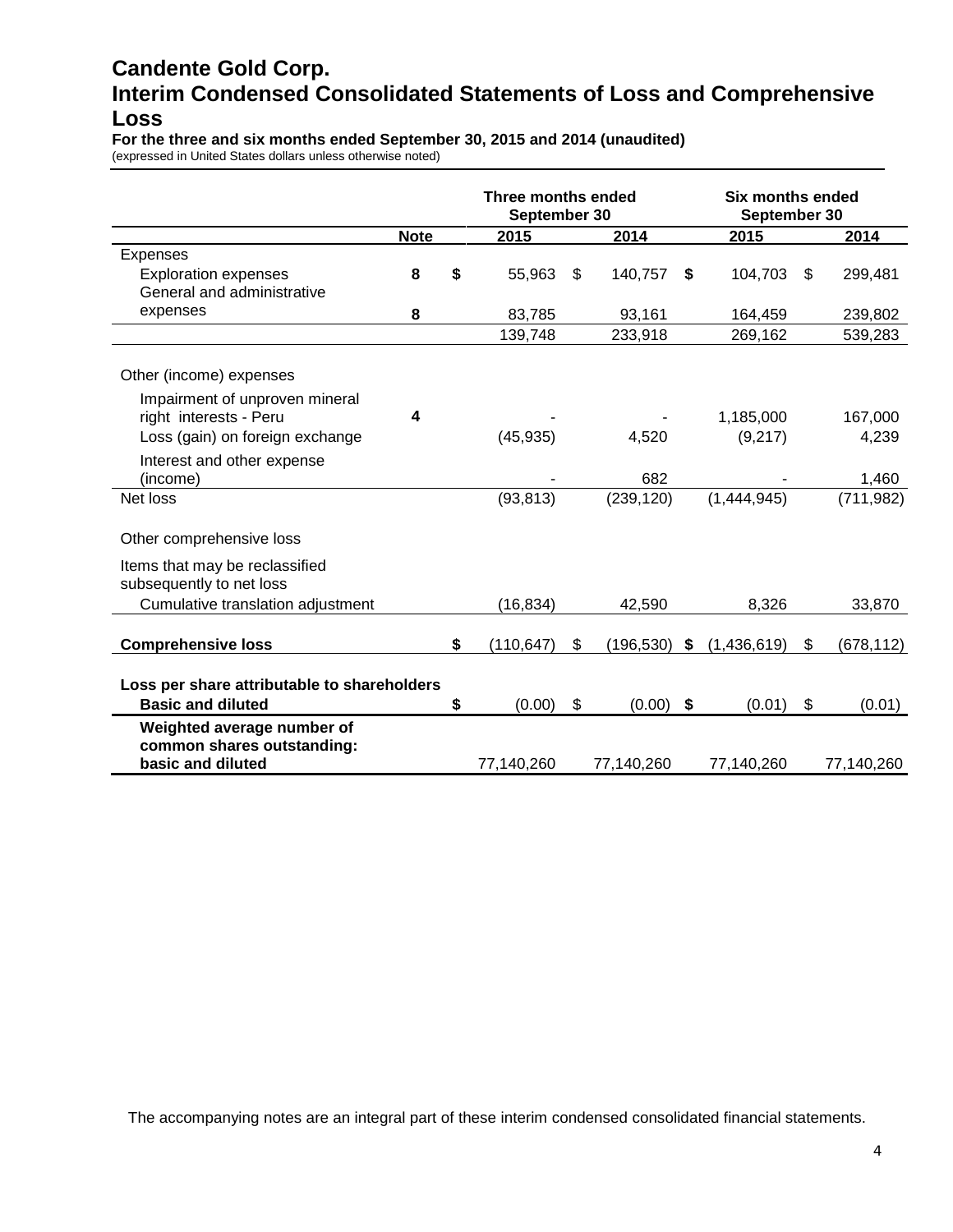# **Candente Gold Corp. Interim Condensed Consolidated Statements of Changes in Equity**

**For the six months ended September 30, 2015 and 2014 (unaudited)**

(expressed in United States dollars unless otherwise noted)

|                                               |                                  | <b>Share Capital</b> |                         | <b>Reserves</b>                                                   |      |                  |  |                                |     |                          |  |                          |     |              |
|-----------------------------------------------|----------------------------------|----------------------|-------------------------|-------------------------------------------------------------------|------|------------------|--|--------------------------------|-----|--------------------------|--|--------------------------|-----|--------------|
|                                               | <b>Total</b><br>common<br>shares |                      | <b>Share</b><br>capital | <b>Equity settled</b><br>employee<br>compensation<br>and warrants |      | Other<br>reserve |  | Foreign<br>currency<br>reserve |     | Total<br>reserves        |  | <b>Deficit</b>           |     | <b>Total</b> |
| <b>Balance at</b><br>March 31, 2015           | 96,206,923                       |                      | 23,804,489              | 5,702,991                                                         | S    | 52,047           |  | (174, 679)                     | ЗS. | 5,580,359                |  | (20, 578, 936)           |     | 8,805,912    |
| Share-based<br>payment                        |                                  |                      | ٠                       | 14,316                                                            |      | ٠                |  | ٠                              |     | 14,316                   |  |                          |     | 14,316       |
| Net loss                                      |                                  |                      | $\sim$                  | ٠                                                                 |      | ٠                |  |                                |     | $\overline{\phantom{a}}$ |  | (1,444,945)              |     | (1,444,945)  |
| Cumulative<br>translation<br>adjustment       |                                  |                      | ۰                       | $\overline{\phantom{0}}$                                          |      | ٠                |  | 8,327                          |     | 8,326                    |  | $\overline{\phantom{a}}$ |     | 8,326        |
| <b>Balance as at</b><br>September 30,<br>2015 | 96,206,923                       |                      | 23,804,489              | 5,717,307                                                         | - 56 | 52,047           |  | (166, 352)                     | S   | 5,603,001                |  | (22,023,881)             | эh. | 7,383,609    |

|                                               | <b>Share Capital</b>             |                          | Reserves |                                                                   |    |                          |  |                                |   |                   |   |                |    |            |
|-----------------------------------------------|----------------------------------|--------------------------|----------|-------------------------------------------------------------------|----|--------------------------|--|--------------------------------|---|-------------------|---|----------------|----|------------|
|                                               | <b>Total</b><br>common<br>shares | <b>Share</b><br>capital  |          | <b>Equity settled</b><br>employee<br>compensation<br>and warrants |    | Other<br>reserve         |  | Foreign<br>currency<br>reserve |   | Total<br>reserves |   | <b>Deficit</b> |    | Total      |
| <b>Balance at</b><br>March 31, 2014           | 77,140,260                       | 23,356,166               | ъ        | 5,613,865                                                         | -S | 52,047                   |  | (277, 986)                     | ъ | 5,387,926         | S | (19, 337, 640) | S. | 9,406,452  |
| Share-based<br>payment                        | $\overline{\phantom{0}}$         | $\sim$                   |          | 40,137                                                            |    | $\overline{\phantom{a}}$ |  | $\overline{a}$                 |   | 40,137            |   |                |    | 40,137     |
| Net loss                                      |                                  | $\overline{\phantom{0}}$ |          |                                                                   |    | ٠                        |  | $\overline{\phantom{a}}$       |   |                   |   | (711, 982)     |    | (711, 982) |
| Cumulative<br>translation<br>adjustment       |                                  |                          |          |                                                                   |    | ۰                        |  | 33,870                         |   | 33,870            |   | ٠              |    | 33,870     |
| <b>Balance as at</b><br>September 30,<br>2014 | 77,140,260                       | 23,356,166               |          | 5,654,002                                                         |    | 52,047                   |  | (244, 116)                     |   | 5,461,933         |   | (20,049,622)   |    | 8,768,477  |

The accompanying notes are an integral part of these interim condensed consolidated financial statements.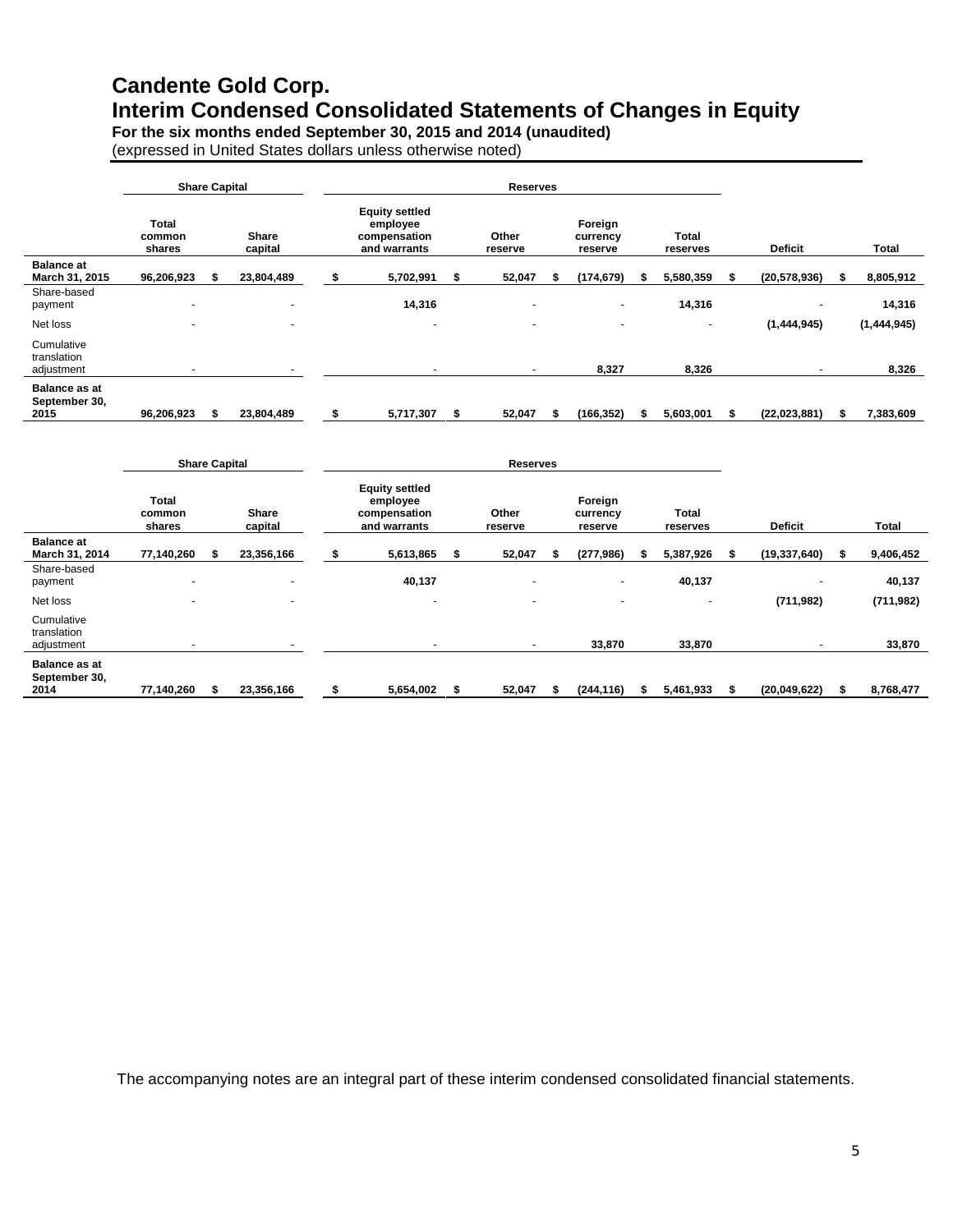# **Candente Gold Corp. Interim Condensed Consolidated Statements of Cash Flows**

**For the six months ended September 30, 2015 and 2014 (unaudited)**

(expressed in United States dollars unless otherwise noted)

|                                                      |              |                   | Six months ended September 30, |            |  |  |
|------------------------------------------------------|--------------|-------------------|--------------------------------|------------|--|--|
|                                                      | <b>Notes</b> | 2015              |                                | 2014       |  |  |
|                                                      |              |                   |                                |            |  |  |
| Cash provided by (used in):                          |              |                   |                                |            |  |  |
| Loss for the period                                  |              | \$<br>(1,444,945) | $\mathfrak s$                  | (711, 982) |  |  |
| Items not affecting cash:                            |              |                   |                                |            |  |  |
| Depreciation                                         |              | 15,478            |                                | 9,489      |  |  |
| Share-based payment                                  | 5            | 14,316            |                                | 40,137     |  |  |
| Impairment of unproven mineral right interests       | 4            | 1,185,000         |                                | 167,000    |  |  |
| Changes in non-cash working capital items:           |              |                   |                                |            |  |  |
| Decrease (increase) in amounts receivable            |              | (14, 314)         |                                | 38,502     |  |  |
| Decrease in prepaid expenses and deposits            |              | 4,195             |                                | 21,618     |  |  |
| Decrease in accounts payable and accrued liabilities |              | 40,970            |                                | 36,689     |  |  |
| Cash (used in) operating activities                  |              | (199, 300)        |                                | (398, 547) |  |  |
|                                                      |              |                   |                                |            |  |  |
| Investing                                            |              |                   |                                |            |  |  |
| Value added tax paid                                 |              |                   |                                | (1, 817)   |  |  |
| Addition to unproven mineral rights interests        | 4            | (18,000)          |                                | (21, 900)  |  |  |
| Net cash provided by (used) in investing activities  |              | (18,000)          |                                | (23, 717)  |  |  |
|                                                      |              |                   |                                |            |  |  |
| <b>Financing</b>                                     |              |                   |                                |            |  |  |
| Receipt of loan payable                              |              | 26,413            |                                | 82,143     |  |  |
| Net cash provided by financing activities            |              | 26,413            |                                | 82,143     |  |  |
|                                                      |              |                   |                                |            |  |  |
| Net change in cash and cash equivalents              |              | (190, 887)        |                                | (340, 121) |  |  |
| Effect of exchange rate changes on cash              |              | 513               |                                | 33,870     |  |  |
| Cash and cash equivalents at beginning of period     |              | 194,760           |                                | 329,617    |  |  |
| Cash and cash equivalents at end of period           |              | \$<br>4,386       | \$                             | 23,366     |  |  |

The accompanying notes are an integral part of these interim condensed consolidated financial statements.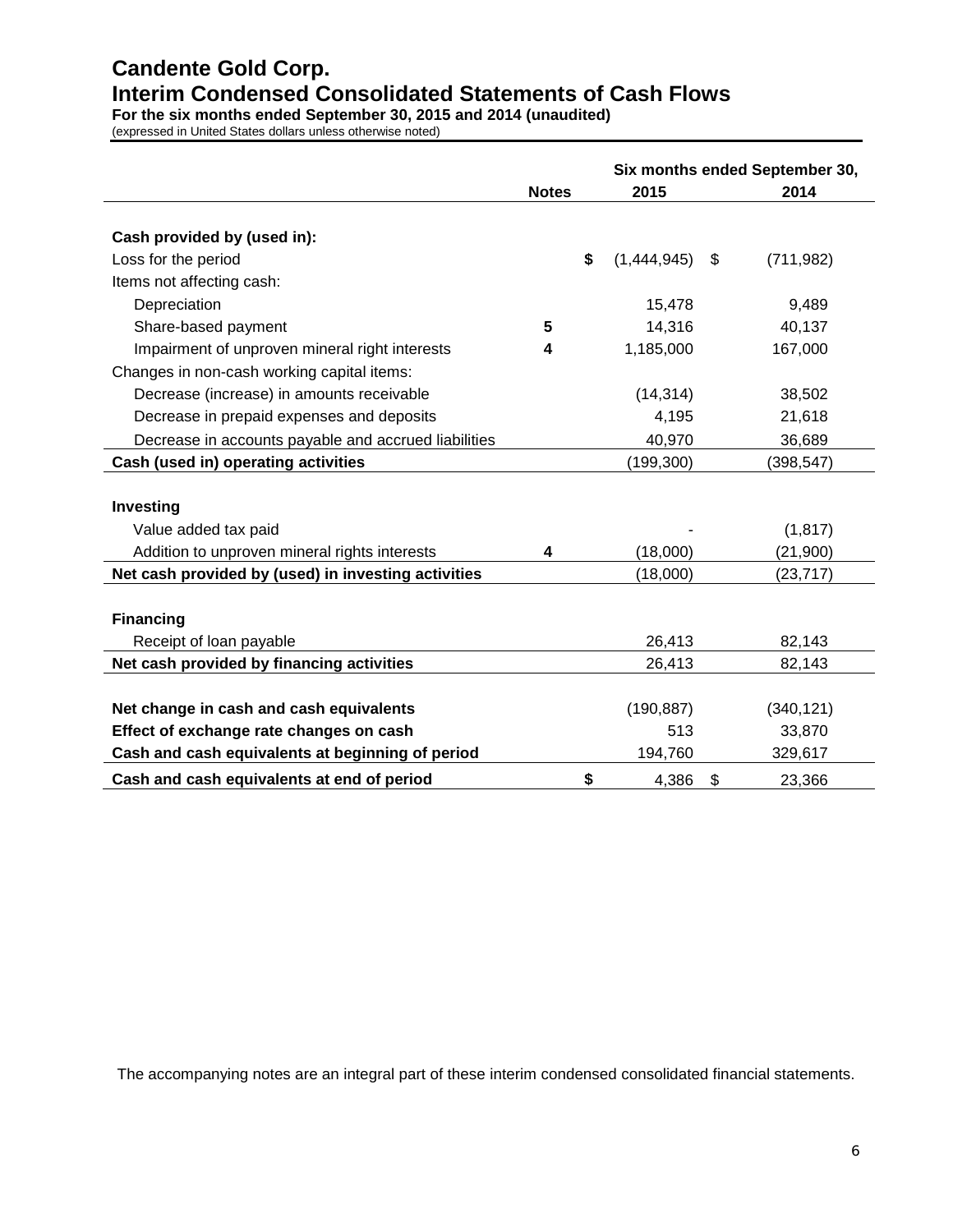#### **1. Nature of operations and going concern**

Candente Gold Corp. and its subsidiaries (the "Company" or "Candente Gold") are engaged in the exploration of mineral property interests in Mexico and Peru. The Company was incorporated on April 24, 2009 under the Business Corporation Act of British Columbia. The principal subsidiaries of the Company as at September 30, 2014 are as follows:

| <b>Subsidiary</b>                      | <b>Interest</b> | <b>Functional Currency</b> |
|----------------------------------------|-----------------|----------------------------|
| Candente Mexico Resource Corp.         | 100%            | <b>CDN Dollars</b>         |
| El Oro (BC) Exploration Inc.           | 100%            | <b>CDN Dollars</b>         |
| Candente Gold Peru S.A.                | 100%            | <b>US Dollars</b>          |
| Minera CCM, S.A. de C.V. ("CCM")       | 100%            | <b>US Dollars</b>          |
| Minera CCM El Oro Jales S.A. de C.V.   | 100%            | <b>US Dollars</b>          |
| Candente Mexico Servicios S.A. de C.V. | $100\%$         | <b>US Dollars</b>          |

Candente Gold's common shares are listed on the TSX Venture Exchange ("TSX-V") under the trading symbol CDG.V. The Company's share options and warrants are not listed.

These consolidated financial statements were authorized for issue by the Board of Directors on November 27, 2015**.**

At the date of these consolidated financial statements, the Company has not yet determined whether any of its mineral right interests contain economically recoverable mineral reserves. Accordingly, the value of mineral right interests represents cumulative acquisition costs incurred to date and does not necessarily reflect present or future values. The recovery of these costs is dependent upon the discovery of economically recoverable mineral reserves and the ability of Candente Gold to obtain the necessary financing to complete their exploration and development and to resolve any environmental, regulatory, or other constraints.

Uncertainty also exists with respect to the recoverability of the carrying value of certain mineral right interests. The ability of the Company to realize on its investment in resource properties is contingent upon resolution of the uncertainties and confirmation of the Company's title to the mineral right interests.

These consolidated financial statements have been prepared on the basis of accounting principles applicable to a going concern, which assume that the Company will continue operations for the foreseeable future and will be able to realize its assets and discharge its liabilities in the normal course of operations as they come due. For the six months ended September 30, 2015, the Company incurred a loss of approximately \$1.44 million, current liabilities exceed current assets by \$1.03 million at September 30, 2015 and as at September 30, 2015, the Company had cumulative losses since inception of \$22.02 million. The Company does not generate cash flows from operations and accordingly, Candente Gold will need to raise additional funds through the issuance of securities, resource secured debt or joint venture projects. Although, Candente Gold has been successful in raising funds in the past there can be no assurance Candente Gold will be able to raise sufficient funds in the future, in which case the Company may be unable to meet its obligations as they come due in the normal course of business. In addition, the Company is subject to sovereign risk, including political and economic instability, changes in existing government regulations relating to mining, as well as currency fluctuations and local inflation. These factors may cast significant doubt regarding the Company's ability to continue as a going concern. Should the Company be unable to realize its assets and discharge its liabilities in the normal course of business, the net realizable value of its assets may be materially less than the amounts on the statement of financial position.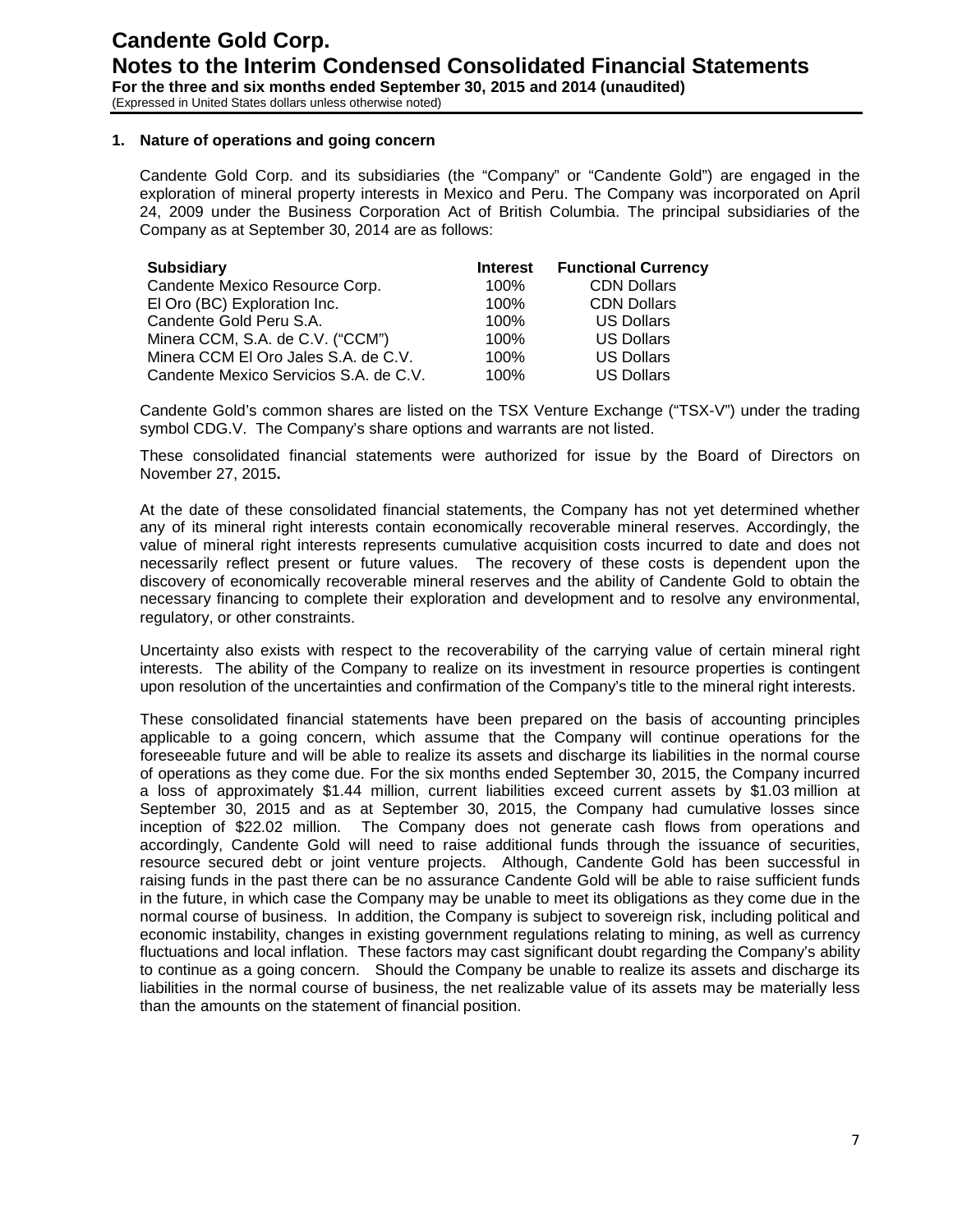#### **2. Statement of compliance and basis of presentation**

These condensed consolidated interim financial statements have been prepared in accordance with International Financial Reporting Standards ("IFRS") as issued by the International Accounting Standards Board ("IASB") applicable to the preparation of interim financial statements, including IAS 34, Interim Financial Reporting. These condensed consolidated interim financial statements should be read in conjunction with the Company's audited consolidated financial statements for the year ended March 31, 2015, which have been prepared in accordance with IFRS issued by the IASB.

# **3. Significant accounting estimates and judgments**

These interim condensed consolidated financial statements have been prepared using the same accounting policies and methods of computation as the annual consolidated financial statements of the Company for the year ended March 31, 2015. The disclosure contained in these condensed consolidated interim financial statements does not include all the requirements in IAS 1 *Presentation of Financial Statements* ("IAS 1"). Accordingly these interim condensed consolidated financial statements should be read in conjunction with the Company's consolidated financial statements for the year ended March 31, 2015.

The accounting policies below have been applied consistently to all periods presented in these interim condensed consolidated financial statements.

# **4. Unproven mineral right interests**

As of September 30, 2015 and March 31, 2015, the Company's capitalized unproven mineral right interest costs are as follows: **Impairment of** 

|                            | <b>Balance at</b><br>April 1, 2015 | <b>Acquisition</b><br>costs and<br>additions | Recovery of<br>acquisition<br>costs |     | <u>Impairment</u> of<br>unproven<br>mineral rights<br>interests | <b>Balance at</b><br>September 30,<br>2015 |
|----------------------------|------------------------------------|----------------------------------------------|-------------------------------------|-----|-----------------------------------------------------------------|--------------------------------------------|
| <b>Mexico Properties</b>   |                                    |                                              |                                     |     |                                                                 |                                            |
| El Oro - Hardrock          | \$<br>8,009,752                    | \$<br>۰.                                     | \$<br>$\sim 10^{-11}$               | -\$ | $\sim$                                                          | \$<br>8,009,752                            |
| El Oro mine tailings       | 82.840                             | 18.000                                       | $\blacksquare$                      |     |                                                                 | 100,840                                    |
| <b>Peruvian Properties</b> | 1,389,489                          |                                              | ۰                                   |     | (1, 185, 000)                                                   | 204,489                                    |
| Value-added tax            | 72,007                             | 4.979                                        | ۰                                   |     |                                                                 | 76,986                                     |
| <b>Closing balance</b>     | 9.554.088                          | \$<br>22.979                                 | \$<br>$\sim$                        |     | (1, 185, 000)                                                   | \$<br>8,392,067                            |

|                          | Balance at<br>April 1, 2014 |      | Acquisition<br>costs and<br>additions | Recovery of<br>acquisition<br>costs | Impairment of<br>unproven<br>mineral rights<br>interests | Balance at<br>March 31, 2015 |
|--------------------------|-----------------------------|------|---------------------------------------|-------------------------------------|----------------------------------------------------------|------------------------------|
| <b>Mexico Properties</b> |                             |      |                                       |                                     |                                                          |                              |
| El Oro - Hardrock        | \$<br>8,009,752             | - \$ | ۰.                                    | \$<br>٠                             | \$<br>$\sim$                                             | \$<br>8,009,752              |
| El Oro mine tailings     | 46,840                      |      | 36,000                                | ۰                                   |                                                          | 82,840                       |
| Peruvian properties      | 1,557,000                   |      | 39,357                                | (39, 868)                           | (167,000)                                                | 1,389,489                    |
| Value-added tax          | 75,165                      |      | (3, 158)                              |                                     |                                                          | 72,007                       |
| Closing balance          | \$<br>9,688,757             | \$   | 72,199                                | \$<br>(39,868)                      | \$<br>(167,000)                                          | \$<br>9,554,088              |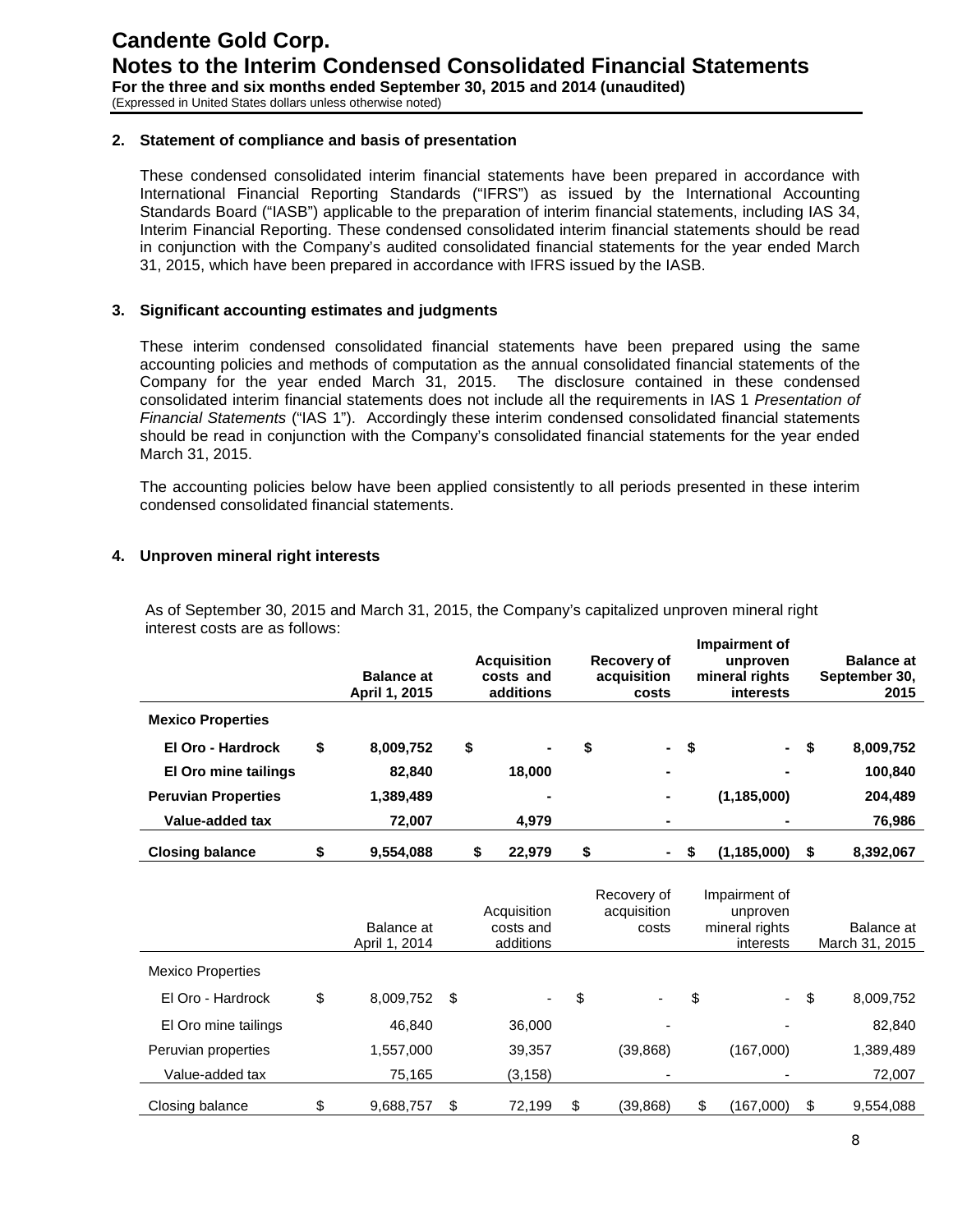# **4. Unproven mineral right interests (continued)**

There may be material uncertainties associated with the Company's title and ownership of its unproven mineral right interests. Ordinarily the Company does not own the land upon which an interest is located, and title may be subject to unregistered prior agreements or transfers or other undetected defects.

# **El Oro**

For the period ended September 30, 2015, the Company incurred no acquisition expenditures related to the El Oro property. Included in unproven mineral right interests is an accrual for taxes owing on the Company's concession on El Oro of approximately \$109,000.

# **El Oro Mine Tailings**

During the year ended March 31, 2014, the Company signed an agreement with the municipality of El Oro that provides the Company with the access and processing rights to tailings deposits. Upon signing the agreement, \$25,000 was due and paid with monthly contributions of \$3,000 thereafter.

#### **Peruvian properties**

During the period ended September 30, 2015, the Company allowed certain claims to lapse and thus, recorded a non-cash impairment of \$1,185,000. As at September 30, 2015, the Company has maintained in good standing a portion of the Tres Marias and Lunahuana properties. These properties are early to mid-stage gold and gold-silver exploration projects in Peru.

The Company has entered into an agreement with Inversiones Troy SAC ("Troy") giving Troy the right to acquire 100% of the Tres Marias property subject to an NSR of 1% as well as option payments totaling \$500,000. The payments are to be made to Candente Gold upon initiating a drilling program and on both of the 12 and 24 month anniversaries of initiating the drilling. Troy retains the right to buy back 50% of the NSR for \$500,000.

# **5. Capital and equity reserve**

#### **a. Shares authorized**

The Company has an unlimited number of common shares with no par value.

#### **b. Common share issues**

*Shares issued and outstanding*

|                                                     | <b>Total amount of</b> | Total value of |
|-----------------------------------------------------|------------------------|----------------|
|                                                     | common shares          | common shares  |
|                                                     | issued                 | issued         |
| Balance as of March 31, 2014                        | 77.140.260             | 23,356,166     |
| Financing, net of issue costs (i),                  | 19,066,663             | 448,323        |
| Balance as of March 31, 2015 and September 30, 2015 | 96,206,923             | 23,804,489     |

(i) On February 20, 2015, the Company completed a non-brokered private placement issuing a total of 19,066,663 common shares (4,489,044 issued to directors of the Company) at a price of CDN\$0.03 per common share for total gross proceeds of \$457,048 (CDN\$ 572,000). Finders' fees totaling \$5,234 (CDN\$ 6,552) and share issue costs of \$298 (CDN\$ 373) were paid along with the issuance of 218,400 finders' warrants exercisable at CDN\$0.06 until February 5, 2017. These warrants were valued at \$3,193 using the Black-Scholes model (see Note 5(d)).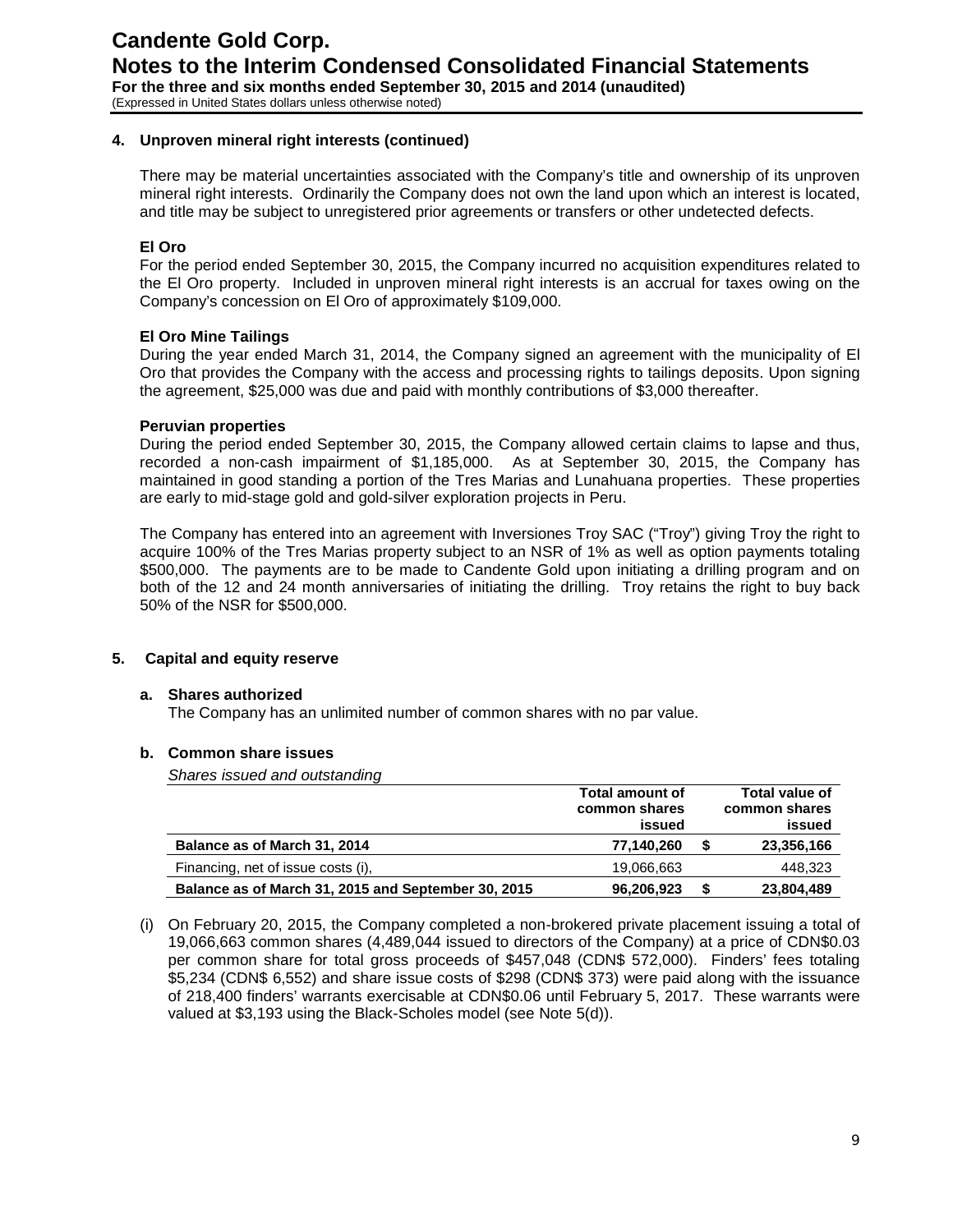# **5. Capital and equity reserve (continued)**

#### **c. Share options**

Candente Gold has an incentive share option plan (the "Plan"). Under the Plan a total of 10% of Candente Gold's outstanding common shares are reserved for the issuance of shares at the discretion of the Board of Directors. The terms of each option award, is fixed by the Board of Directors at the time of grant. Share option awards have a maximum term of five years.

The changes in stock options were as follows:

|                                                            |                             | Weighted<br>Average              |
|------------------------------------------------------------|-----------------------------|----------------------------------|
|                                                            | Number of<br><b>Options</b> | <b>Exercise Price</b><br>(Cdn\$) |
| Options outstanding, March 31, 2014                        | 4,836,500                   | \$0.45                           |
| Options granted                                            | 3,080,000                   | \$0.15                           |
| Options forfeited                                          | (185,000)                   | \$0.27                           |
| Options expired                                            | (2,436,500)                 | \$0.60                           |
| Options outstanding, March 31, 2015 and September 30, 2015 | 5,295,000                   | \$0.18                           |

As at September 30, 2015, the following options were exercisable and outstanding:

|                         | Outstanding              |                      | <b>Exercisable</b>       |                      |                    |
|-------------------------|--------------------------|----------------------|--------------------------|----------------------|--------------------|
| <b>Grant date</b>       | <b>Exercise</b><br>price | Number of<br>options | <b>Exercise</b><br>price | Number of<br>options | <b>Expiry date</b> |
| November 2, 2010        | \$0.80                   | 100.000              | \$0.80                   | 100.000              | November 2, 2015*  |
| May 25, 2011            | \$0.65                   | 130.000              | \$0.65                   | 130.000              | May 25, 2016       |
| December 5, 2012        | \$0.25                   | 250,000              | \$0.25                   | 250,000              | December 5, 2017   |
| February 15, 2013       | \$0.25                   | 1,435,000            | \$0.25                   | 1,435,000            | February 15, 2018  |
| March 26, 2013          | \$0.25                   | 50,000               | \$0.25                   | 50,000               | March 26, 2018     |
| January 21, 2014        | \$0.25                   | 250,000              | \$0.25                   | 250,000              | January 21, 2019   |
| August 27, 2014         | \$0.10                   | 2.980.000            | \$0.10                   | 745.000              | August 27, 2019    |
| September 10, 2014      | \$0.10                   | 100,000              | \$0.10                   | 25,000               | September 10, 2019 |
| <b>Weighted average</b> | \$0.18                   | 5,295,000            | \$0.25                   | 2,985,000            |                    |

\*Subsequently expired unexercised

The Company used the Black-Scholes option-pricing model under the following weighted average assumptions and recorded total stock based compensation for the six months period ended September 30, 2015 and 2014 of \$14,316 and \$22,201 respectively:

|                         | Three months ended        | Three months ended |
|-------------------------|---------------------------|--------------------|
|                         | <b>September 30, 2015</b> | September 30, 2014 |
| Dividend yield          | $0.00\%$                  | $0.00\%$           |
| Risk-free interest rate | 1.52%                     | 1.52%              |
| Volatility range        | 97.96%                    | 97.96%             |
| Expected life           | 3.91                      | 3.84               |
| Forfeiture rate         | 0.85%                     | 0.85%              |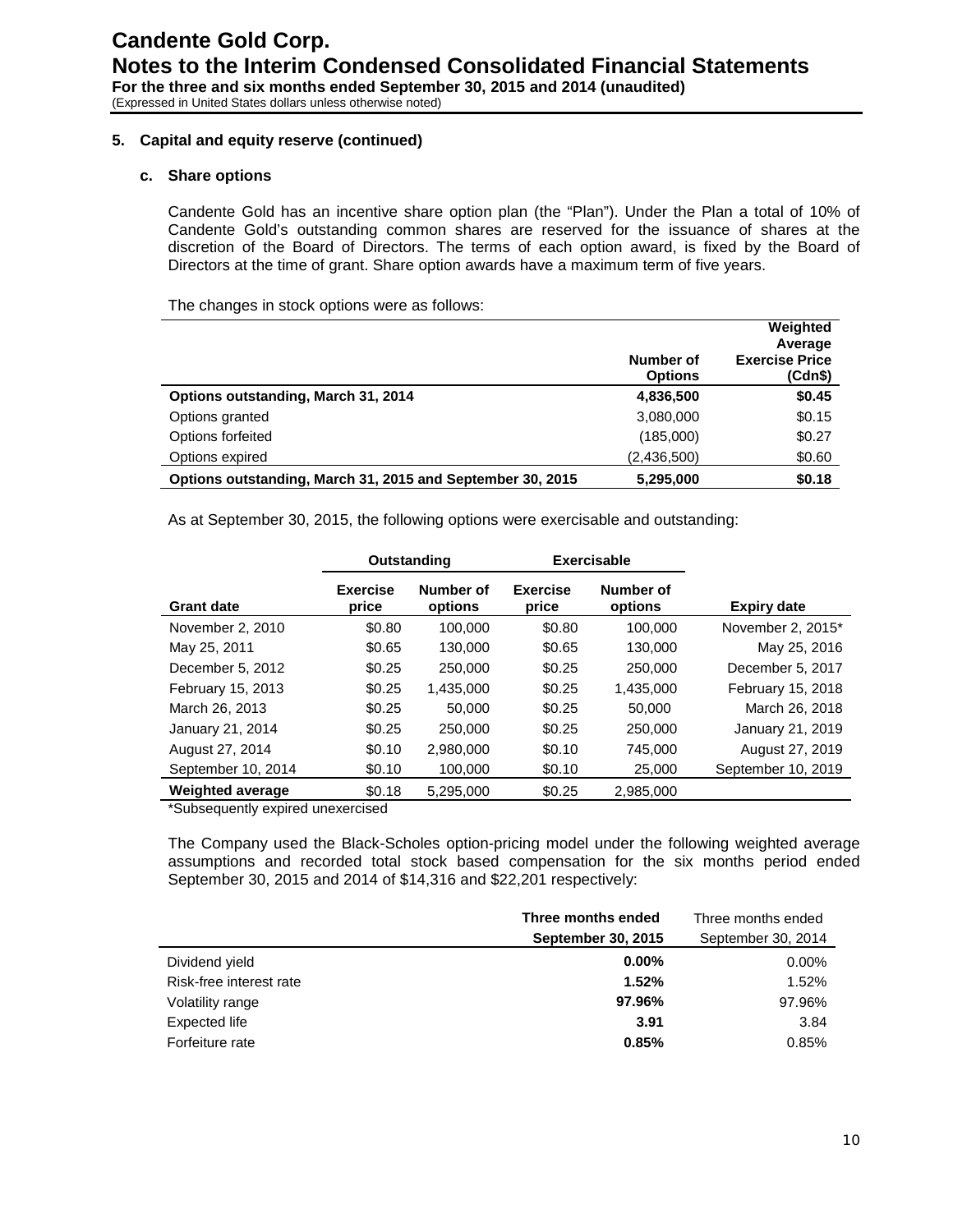# **5. Capital and equity reserve (continued)**

#### **d. Warrants**

|                                      |                 | <b>Weighted Average</b> |
|--------------------------------------|-----------------|-------------------------|
|                                      | Number of       | <b>Exercise Price</b>   |
|                                      | <b>Warrants</b> | (Cdn\$)                 |
| Warrants outstanding, March 31, 2014 | 629,000         | \$0.07                  |
| Granted (Note 5(b)(i))               | 218,400         | 0.06                    |
| Warrants outstanding, March 31, 2015 |                 |                         |
| and September 30, 2015               | 847.400         | \$0.07                  |
|                                      |                 |                         |

The Company used the Black-Scholes option-pricing model under the following weighted average assumptions and recorded total finders' warrants share issue costs for the years ended March 31, 2015 and 2014 of \$3,193 and \$25,327 respectively:

|                         | 2015     | 2014     |
|-------------------------|----------|----------|
| Dividend yield          | $0\%$    | 0%       |
| Risk-free interest rate | 0.43%    | 1.13%    |
| Volatility range        | 106%     | 109%     |
| Expected life           | 2 years  | 2 years  |
| Forfeiture rate         | $0.00\%$ | $0.00\%$ |

#### **6. Related party disclosures**

The Company's related parties consist of companies owned by executive officers and directors. The following is a list of the related parties that the Company enters into trading transactions with:

- Ridley Rocks Inc. Management and exploration fees
- SW Project Management Project management and engineering fees
- Michael Thicke Geological Consulting Inc. Exploration fees for member group of companies
- CJ Dong Consulting Inc. CFO and management fees starting November 29, 2013 and ending March 19, 2015
- Candente Copper Corp. shared administrative expenses with a Company related by directors and management in common

#### **a. Related party transactions**

The Company incurred the following fees and expenses in the normal course of operations in connection with companies owned by key management and directors. Expenses have been measured at the exchange amount that is determined on a cost recovery basis.

|                                                 | Six months ended          |        |                    |        |  |  |  |  |
|-------------------------------------------------|---------------------------|--------|--------------------|--------|--|--|--|--|
|                                                 | <b>September 30, 2015</b> |        | September 30, 2014 |        |  |  |  |  |
| Salaries and management and exploration<br>fees |                           | 62.643 |                    | 24,987 |  |  |  |  |
| Share-based payment                             |                           | 9,885  |                    | 29,845 |  |  |  |  |
|                                                 |                           | 75.528 |                    | 54,832 |  |  |  |  |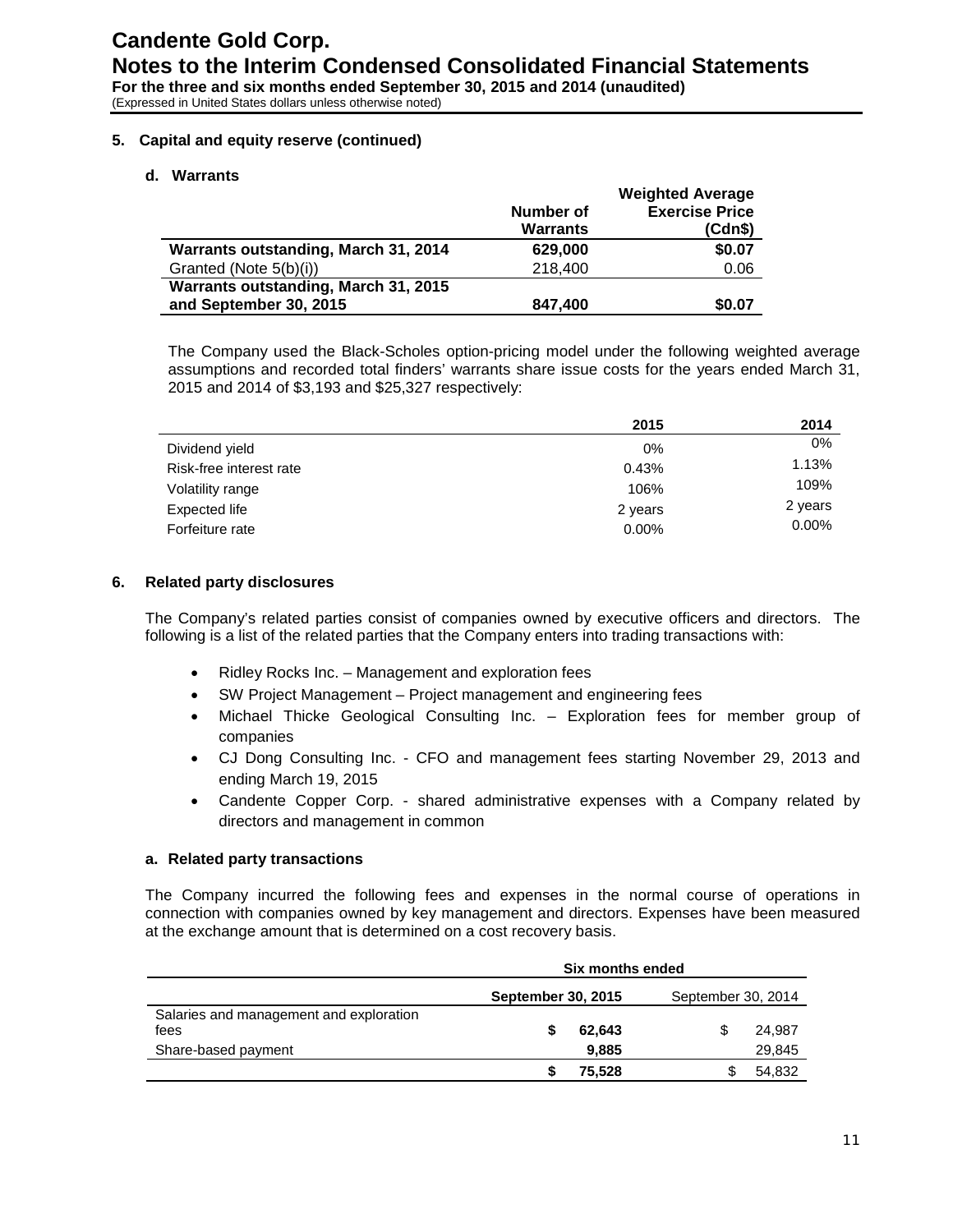#### **6. Related party disclosures (continued)**

- Share-based payments are the fair value of options expensed to directors and key management personnel during the six months ended September 30, 2015.
- The Company does not remunerate the directors of the Company unless its market capitalization is greater than \$75 million. During the six month period ended September 30, 2015, the Company paid \$nil in directors fees (2014 - \$nil).

Amounts due to related parties are unsecured, non-interest bearing and due on demand. Accounts payable at September 30, 2015 included approximately \$289,000 due to related parties (March 31, 2015 – \$215,000) and approximately \$570,000 (March 31, 2015 - \$595,000) due to Candente Copper Corp., a shareholder of the Company.

# **b. Loan Payable**

During the period ended September 30, 2015, certain directors of the Company loaned funds to the Company. The funds were advanced to assist in the operations of the Company. The amounts are unsecured and have no fixed terms of repayment.

# **7. Segmented information**

The Company operates in one segment being the exploration of mineral properties. The Company operates in three geographical areas, being Peru, Mexico and Canada. The following is an analysis of the Company's assets by geographical area and reconciled to the Company's consolidated financial statements

|                                  |        |        |         |      |           | <b>September 30, 2015</b> |
|----------------------------------|--------|--------|---------|------|-----------|---------------------------|
|                                  | Canada |        | Peru    |      | Mexico    | Total                     |
| Unproven mineral right interests |        | $\sim$ | 274.746 | - \$ | 8,117,321 | 8,392,067                 |
| Equipment                        |        |        | 3.316   |      | 19.420    | 22,736                    |
|                                  |        | ۰.     | 278.062 |      | 8,136,741 | 8,414,803                 |

|                                  |        |    |      |           |     |           | March 31, 2015 |
|----------------------------------|--------|----|------|-----------|-----|-----------|----------------|
|                                  | Canada |    |      | Peru      |     | Mexico    | Total          |
| Unproven mineral right interests |        | ۰. | - \$ | 1.461.496 | \$. | 8,092,592 | 9,554,088      |
| Equipment                        |        |    |      | 1.739     |     | 33,639    | 35,378         |
|                                  |        | ۰  |      | 1.463.235 |     | 8.126.231 | 9,589,466      |